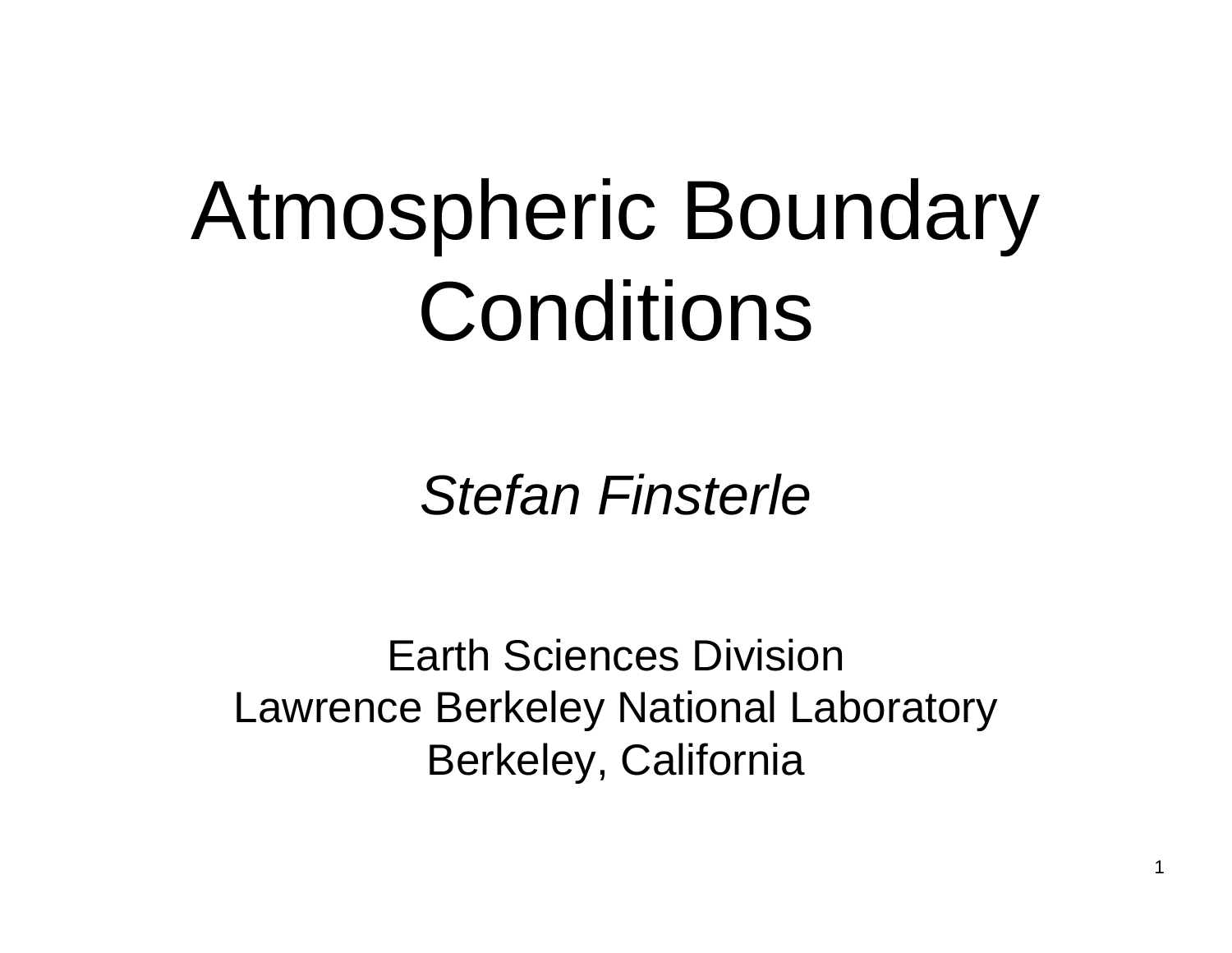## Atmospheric Boundary (1 of 5)

- No atmospheric boundary element needed for Richards equation (EOS9)
- Dirichlet boundary element (large volume or inactive; special rock type, e.g. ATMOS )
- A single atmospheric element can be connected to all elements at the ground surface (use, e.g., AddBound.exe )
- Use small nodal distance (e.g., boundary layer thickness) from atmospheric element to interface with first row of soil elements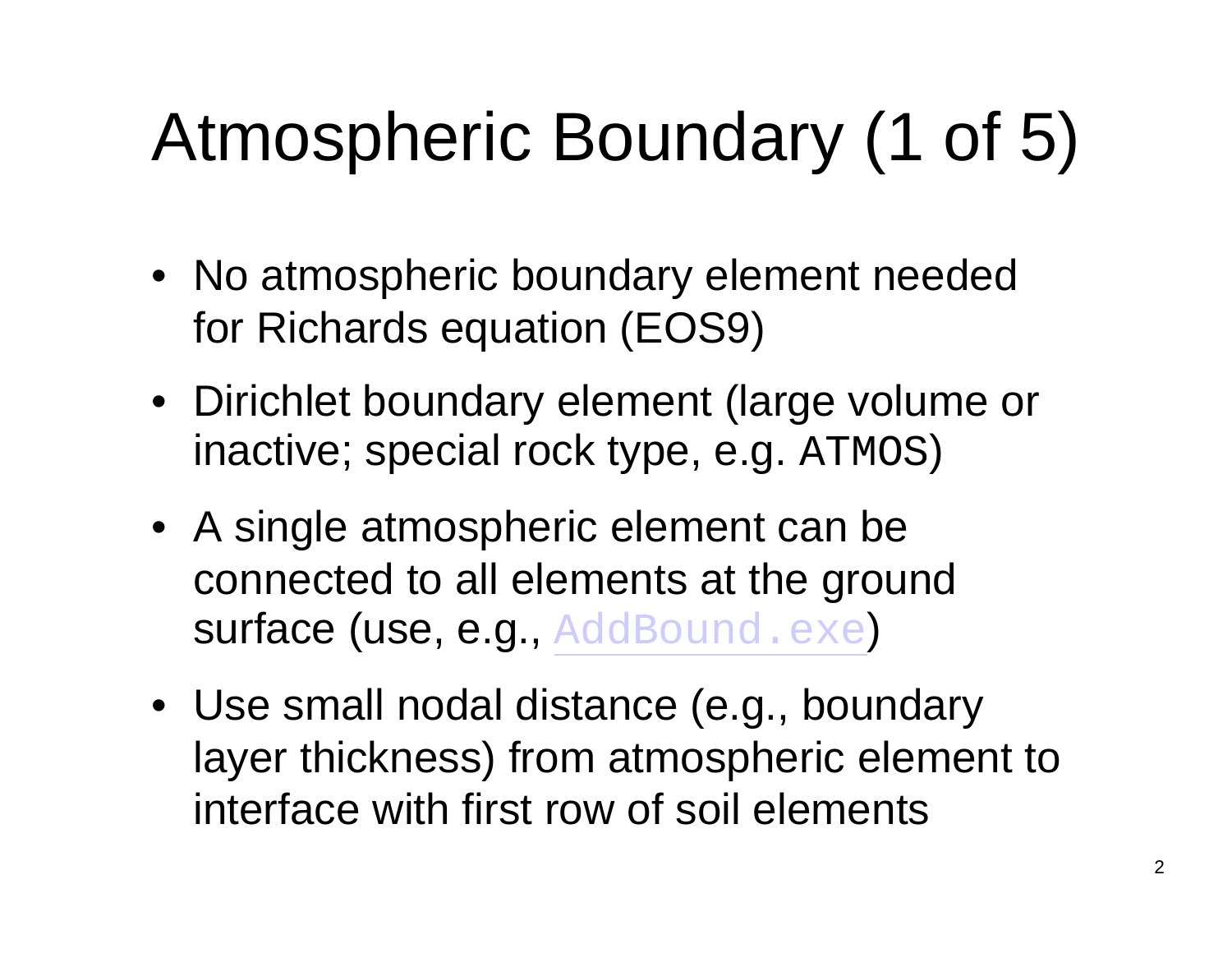## Atmospheric Boundary (2 of 5)

- Initial condition in atmospheric element:
	- –Atmospheric pressure and temeperature
	- – For 100% relative humidity, use two-phase point with liquid saturation smaller than residual liquid saturation (so relative permeability is zero, preventing liquid flow into soil)
	- For less than 100% relative humidity, use singlephase gas point with appropriate air mass fraction (1.0 for dry air; minimum value depends on, vapor pressure, i.e., temperature; intermediate values determine relative humidity)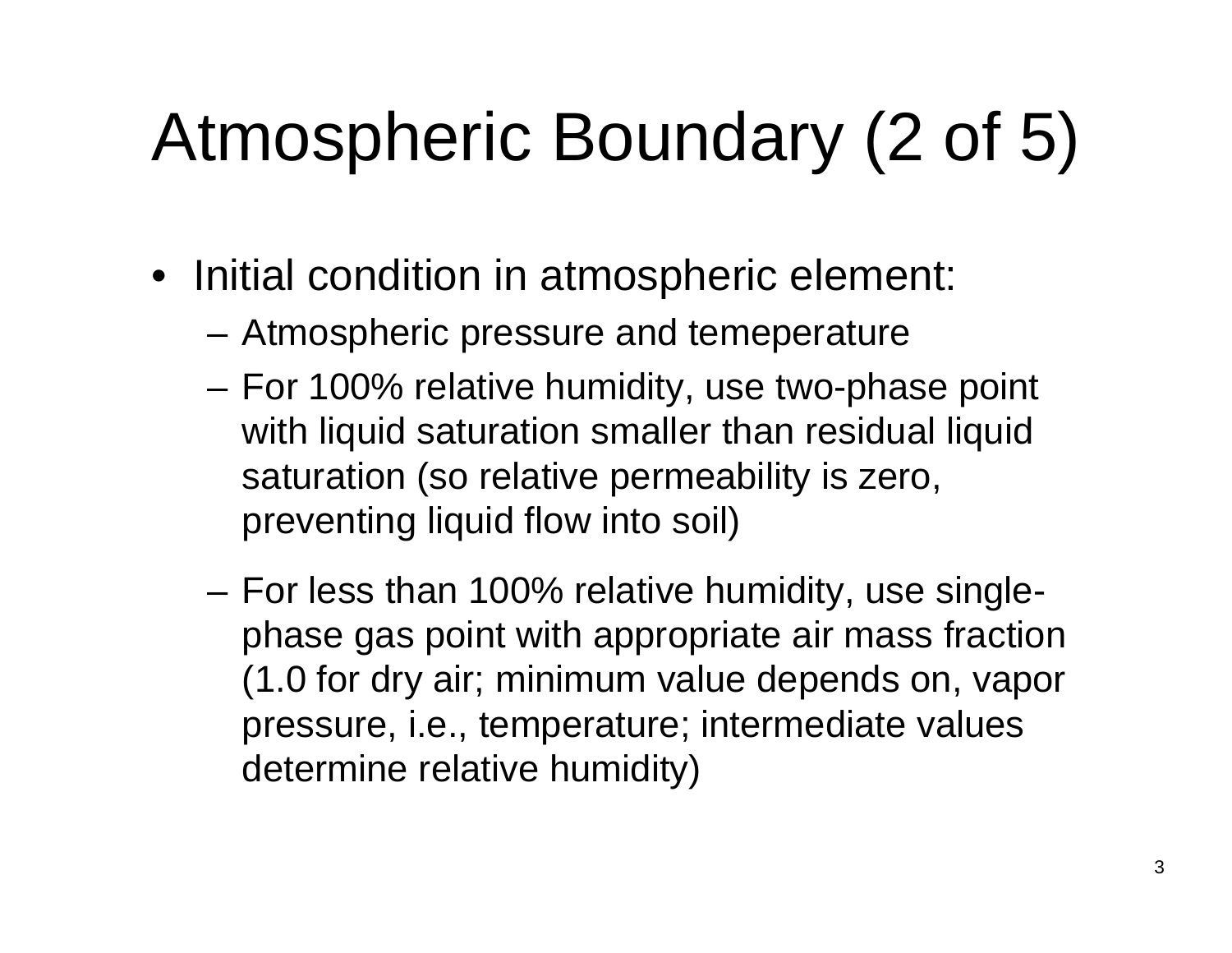## Atmospheric Boundary (3 of 5)

- Material Properties
	- Select relative permeability and capillary pressure functions so that (for the saturation given in the atmospheric boundary element):
		- Liquid relative permeability is *zero*
		- Gas relative permeability is *one*
		- Capillary pressure is *zero*
		- Ensure *upstream weighting* of mobilities (see MOP(11))
- $\bullet$  Infiltration
	- Specify infiltration rates in row of elements *below* the atmospheric boundary element using the GENER block
- Evaporation
	- Simulate as *binary diffusion* process (atmosphere at <100% r.h.)
	- Specify ET rate in row of elements *below* the atmospheric boundary element using the GENER block
	- Assign capillary pressure according to *Kelvin's equation* in atmospheric element (see Ghezzehei et al., *Vadose Zone J.*, 3: 806–818, 2004)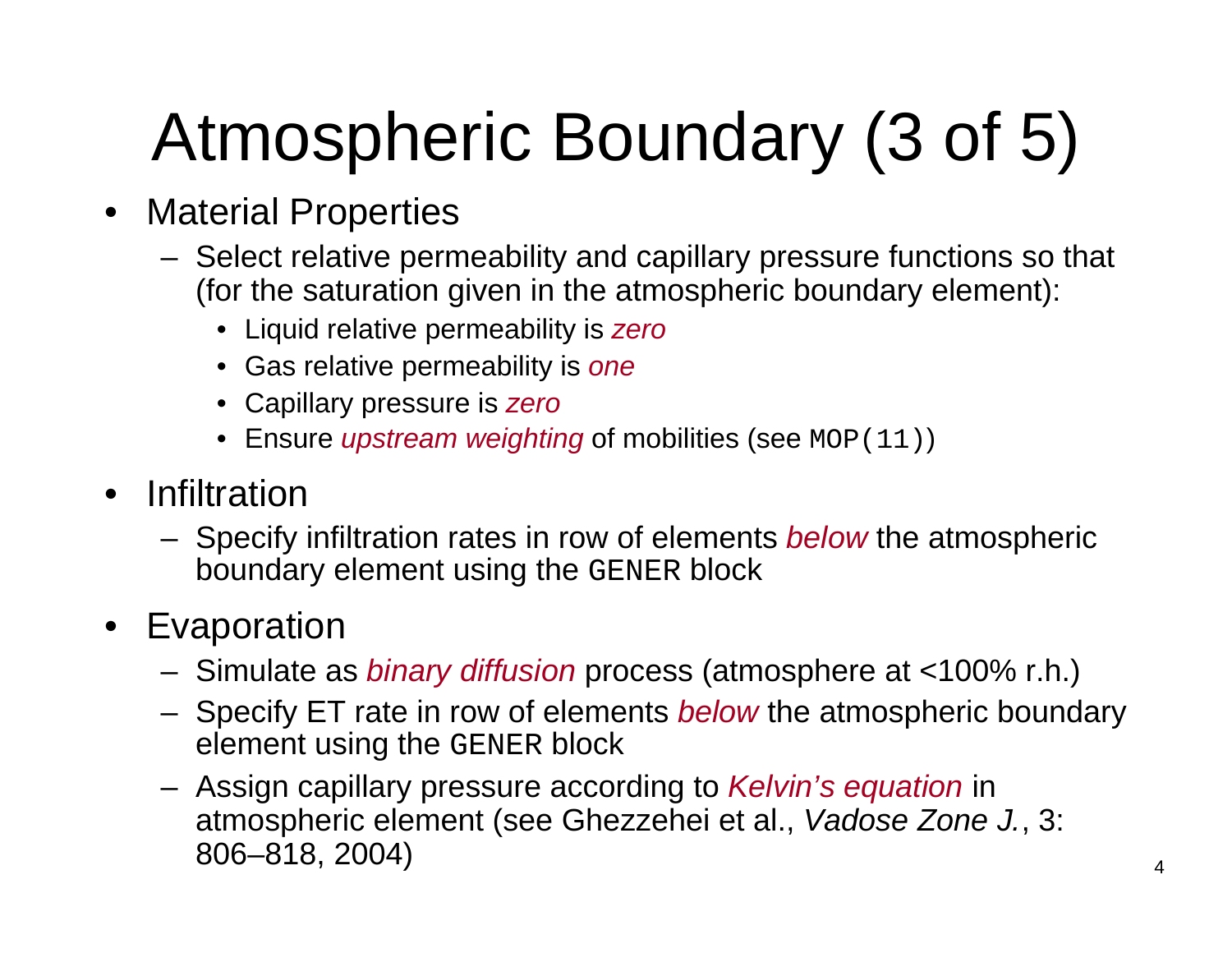### Atmospheric Boundary (4 of 5)

| <b>Dirichlet atmospheric b.c.:</b><br>Two-phase for 100% r. h.<br>$S_{\text{L initial}} = 0.01 < S_{\text{lr}}$<br>Single-phase gas for $< 100\%$ r.h.<br>$X^a_{g,min}(T) < X^a_{g} \le 1.0$ |  | $P_{cap} = 0$<br>$k_{rl} = 0$<br>$k_{\text{ra}} = 1$<br>$d1 = \text{small}$ | for $S_i = S_{i,initial}$<br>$V = 1E50$ or inactive element |                        | A11 1 |
|----------------------------------------------------------------------------------------------------------------------------------------------------------------------------------------------|--|-----------------------------------------------------------------------------|-------------------------------------------------------------|------------------------|-------|
|                                                                                                                                                                                              |  | A21 1 <sup>o</sup>                                                          | $\bullet$<br>A21 2 <sup>o</sup>                             | $\mathbf{O}$<br>A21 3° | A2150 |
| <b>Neumann b.c.:</b><br><b>GENER</b> , with rates<br>positive for infiltration and<br>negative for ET                                                                                        |  | A31 1 <sup>·</sup>                                                          | A31 2 <sup>·</sup>                                          | A31 3°                 | A3150 |
|                                                                                                                                                                                              |  | A41 1 <sup>·</sup>                                                          | A41 2 <sup>·</sup>                                          | A4130                  | A4150 |
|                                                                                                                                                                                              |  |                                                                             |                                                             | $\circ$                |       |
|                                                                                                                                                                                              |  |                                                                             |                                                             | $\circ$                |       |